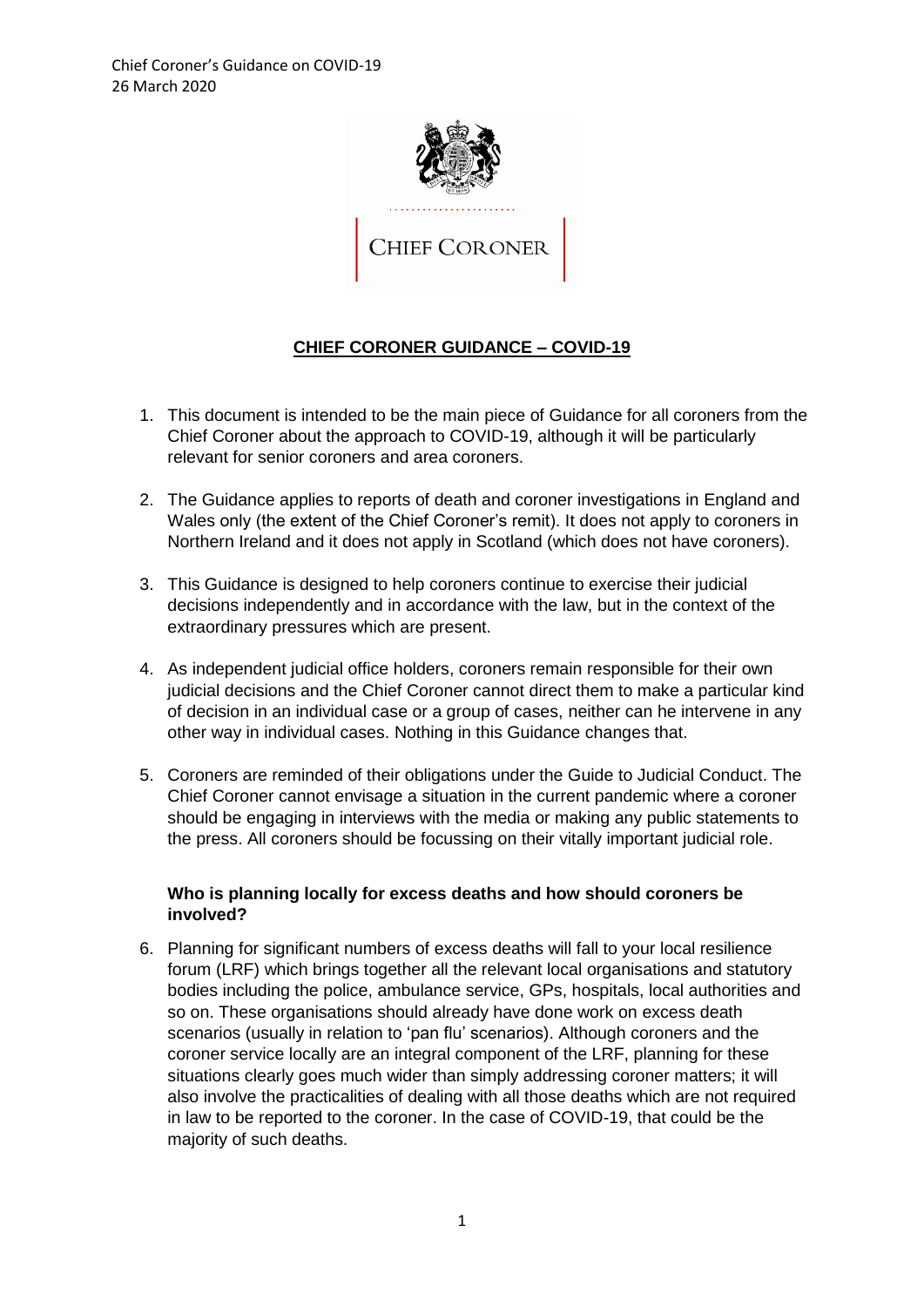- 7. Senior coroners should ensure they are familiar with LRF plans and current discussions locally as required. This will no doubt include issues around body storage capacity, post-mortem examination capacity and other resilience factors.
- 8. All coroners should maintain a collective approach in response to the emergency, both within the LRF context and with other coroners.
- 9. The COVID-19 emergency presents a number of challenges for coroners.

### **Practical matters**

- 10. Potential practical steps to be considered, built into resilience planning and implemented by coroners and local authorities could include the following:
	- The current position in the mainstream judiciary, as expressed by the Lord Chief Justice and which the Chief Coroner adopts is that no physical hearing should take place unless it is urgent and essential business and that it is safe for those involved for the hearing to take place. A particular concern is to ensure social distancing in court and in the court building.
	- All hearings that can possibly take place remotely (via whatever means) should do so, and other hearings should continue only if suitable arrangements can be made to ensure distancing although the Chief Coroner accepts that in many jurisdictions this may be difficult. Hearings which must continue should be those considered essential business.
	- Coroners are reminded that such hearings must in law take place in public and therefore coroners should conduct telephone hearings from a court, not their homes or their office. In the light of the statement of the Prime Minster on March 23, 2020 as to gatherings and travel only where absolutely necessary, hearings taking place in public may mean they take place where only a member of the immediate family is present and with a representative of the press being able to be present.
	- Social distancing in accordance with PHE guidelines must be in place at all times and at all places within the court building.
	- Ultimately whether a hearing can continue or not, and in what form, is a matter for the senior coroner in terms of the jurisdiction as a whole, and the coroner dealing with the case, for that case.
	- The Chief Coroner is actively reviewing the position for the medium-term, in expectation that coroners will still need to hold some inquests – perhaps a limited number of short Rule 23 type hearings – over the coming months.
	- Therefore, coroners should make an assessment about adjourning inquests see also see the Chief Coroner's COVID-19 note #3. It is inevitable that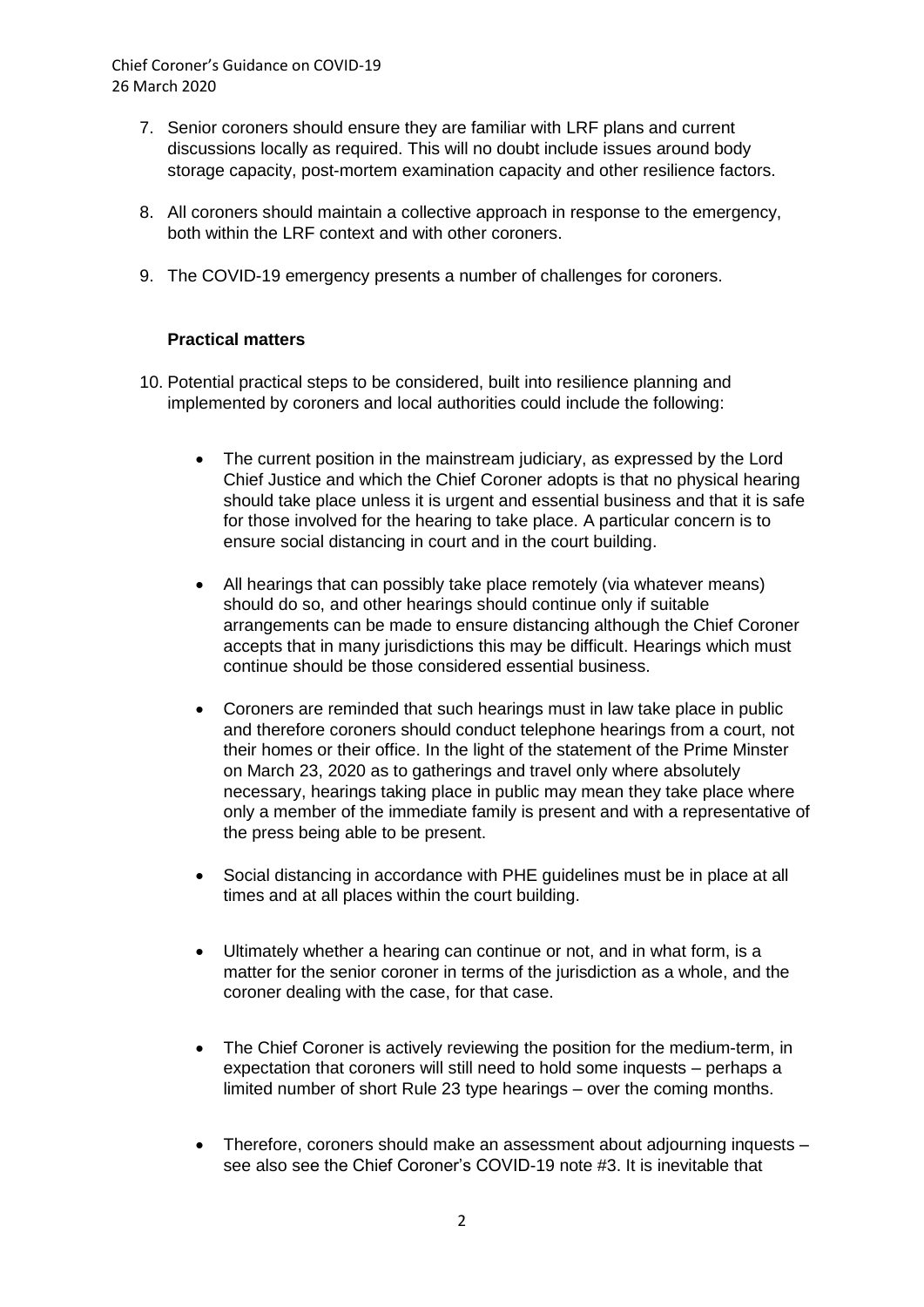adjournment will cause the number of cases over 12 months old to increase. It will be the role of the Chief Coroner in due course to explain to Parliament and the public the reasons for that.

- Consider prioritising your judicial and staff resources towards decision-making on reports of deaths. This may militate in favour of adjourning some inquests, especially those likely to occupy significant time and judicial / staff effort.
- Take steps with your local authority and the police to ensure that you have a resilient, functioning office. Clearly government guidance on practising social distancing, including working from home where possible, should be followed. However, coroners and staff while responsible for the management of the deceased are regarded as performing key public services (and are key workers) for the purpose of government guidance. The details of staff working arrangements must be worked out locally but clearly some staff may be needed in the office for essential work and to facilitate hearings as necessary. Absence because of illness or for other reasons amongst staff and issues connected with caring responsibilities will have an impact and senior coroners should have a plan in place with their local authority and the police where necessary to manage this.
- Senior coroners, in discussion with their local authorities and the police, should consider requesting, where possible, the deployment of additional resources into the coroner office from elsewhere in their local authority / police force area. They should also consider the sharing of coroner's officers, other staff resources, facilities and accommodation with neighbouring coroner areas in need. Where the accommodation housing the coroner's court is closed the senior coroner may wish to discuss other locations with his local authority and indeed with HMCTS in relation to any other court facility.
- When dealing with medical professionals in their work generally (including matters of evidence in inquests generally), coroners should recognise their primary clinical commitments, especially at times of high pressure on health services. This also applies to pathologists who will be under significant pressure as well. This may mean avoiding or deferring requests for lengthy reports / statements and accommodating clinical commitments if calling clinicians as witnesses. Coroners may be asked to grant extensions for NHS Trusts, other healthcare organisations and other institutions like prisons who are required to respond to Prevention of Future Death Reports and the same principles should apply to those decisions. Coroners may wish to proactively review outstanding PFD responses and write to some recipients, as they see appropriate, inviting an extension. However, there should be no blanket policy of extension for all PFD reports – many recipient organisations, individuals or businesses have nothing to do with the COVID-19 response and are continuing to work in as normal a way as possible.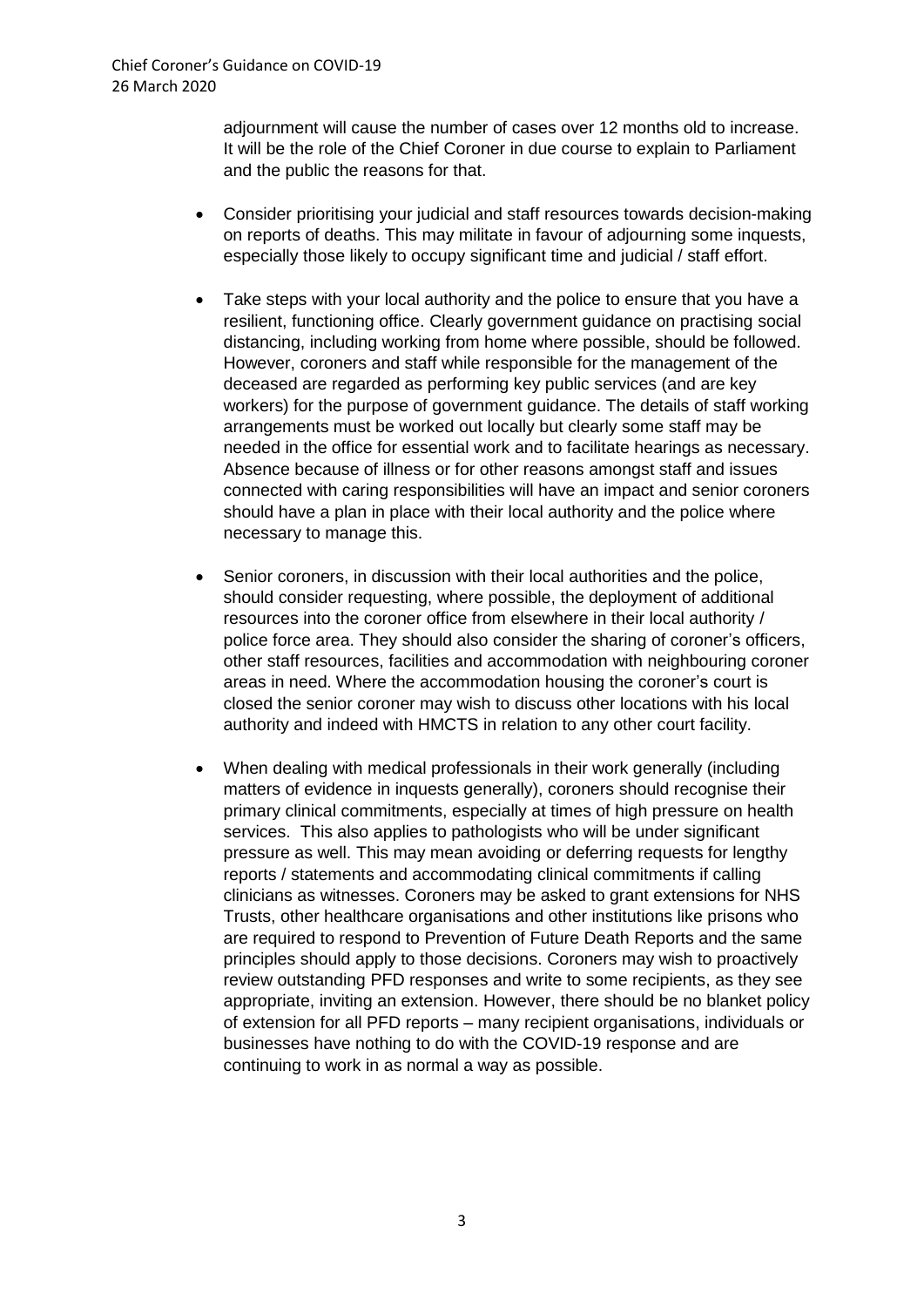## **Appointing additional assistant coroners**

- 11. The Chief Coroner and the Lord Chancellor are prepared, in principle, to consent to the appointment of assistant coroners by local authorities **without open competition**  to deal with urgent workload pressures caused (this may include cross-appointments for neighbouring areas). The Chief Coroner and the Lord Chancellor will aim to 'fasttrack' the statutory consent process. Clearly there is a finite group of trained assistant coroners in the country but recently retired assistants in your area may be prepared to be re-appointed, so they are ready for work on a 'stand-by' basis. The Chief Coroner is prepared to consider the appointment of assistant coroners who have no previous coroner experience, including where they are already appointed as a judge in other jurisdictions in England and Wales or have inquest experience at the bar or as a solicitor. The Chief Coroner is actively pursuing online induction training modules to cater for such appointments.
- 12. Any proposed applications for appointments will still need to be made by your local authority, on terms arranged or approved by the authority, and will still be subject to the statutory age limit of 70.
- 13. However, please remember that in law these appointments will be permanent appointments to the age of 70. Those appointed may in some cases be invited to resign their posts once the period of emergency has passed.
- 14. The Chief Coroner is urgently pursuing a number of avenues to try to widen the pool of assistant coroners who may be available. He will update senior coroners and local authorities on that matter separately.
- 15. Senior coroners in Wales should take advantage of the fact that any coroner appointed to one Wales area is able to make judicial decisions in all Wales areas.

## **Welfare**

 $\frac{1}{1}$ 

16. Welfare of all coroners, coroners' officers and those working in the coronial system is vitally important. Please do ensure that you monitor your workload and that of those around you.

## **COVID-19 as a natural cause death**

17. The Chief Coroner would like to remind coroners of the Ministry of Justice Guidance on the Notification of Deaths Regulations 2019<sup>1</sup> which provides:

*"24. A death is typically considered to be unnatural if it has not resulted entirely from a naturally occurring disease process running its natural course, where nothing else is implicated."*

https://assets.publishing.service.gov.uk/government/uploads/system/uploads/attachment\_data/file/851972/ registered-medical-practitioners-notification-deaths-regulations-guidance.pdf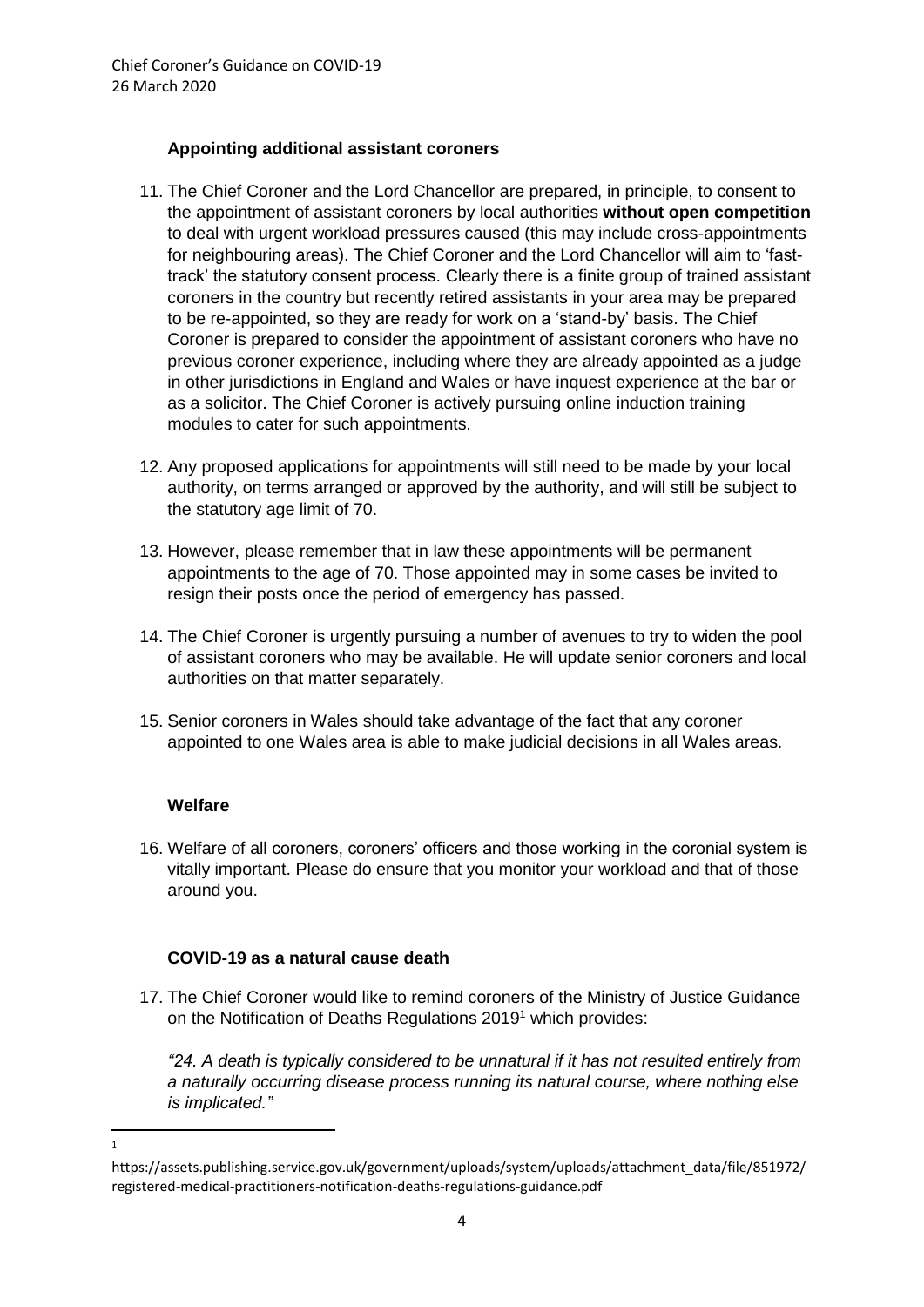- 18. Although every case is different and the normal test as to duty to investigate under section 1 of the Coroners and Justice Act 2009 (CJA 2009) should apply to deaths reported to the coroner, the Chief Coroner supports the position, communicated recently by NHS England and the Chief Medical Officer as advice to medical practitioners in England, that:
	- COVID-19 is an acceptable direct or underlying cause of death for the purposes of completing the Medical Certificate of Cause of Death (MCCD);
	- COVID-19 as cause of death (or contributory cause) is not a reason on its own to refer a death to a coroner under the CJA 2009;
	- That COVID-19 is now a notifiable disease under the Health Protection (Notification) Regulations 2010 does not mean referral to a coroner is required by virtue of its notifiable status (the notification is to Public Health England), and there will often be no reason for deaths caused by this disease to be referred to a coroner;
	- For registration: where next of kin/informant are following self-isolation procedures, the arrangement for relatives (etc) should be for an alternative informant who has not been in contact with the patient to collect the MCCD and deliver to the registrar for registration purposes. The provisions in the Coronavirus Act will enable this to be done electronically as directed by the Registrar General.
- 19. To restate: COVID-19 is a naturally occurring disease and therefore is capable of being a natural cause of death. There may of course be additional factors around the death which mean a report of death to the coroner is necessary – for example where the cause is not clear, or where there are other relevant factors. This is set out in the Notification of Death Regulations 2019. There may also be cases where an otherwise natural causes death could be considered unnatural.
- 20. The aim of the system should be that every death from COVID-19 which does not in law require referral to the coroner should be dealt with via the MCCD process. On this matter the Chief Coroner and the National Medical Examiner are in full agreement.
- 21. In a hospital death scenario, establishing COVID-19 as cause of death and following the MCCD process is a relatively straightforward matter because of diagnosis and treatment in life. In community deaths it may become more complex. Because of the pandemic pressures, there may be insufficient capacity within the health service to diagnose COVID-19 as an illness in life and to produce an MCCD after death without any report to the coroner.
- 22. The Coronavirus Act of Parliament gained Royal Assent on 25 March 2020, meaning it is now law. Once the clauses relating to death certification and cremation are commenced the legislation will expand the MCCD 'window' from 14 to 28 days and allows a doctor who was not the attending doctor to sign the MCCD; this will reduce the risk of the scenario above happening. However, there may remain a proportion of suspected COVID-19 (to a greater or lesser degree of confidence) deaths where report of death is likely to be made to the coroner because a doctor is unable to sign a MCCD.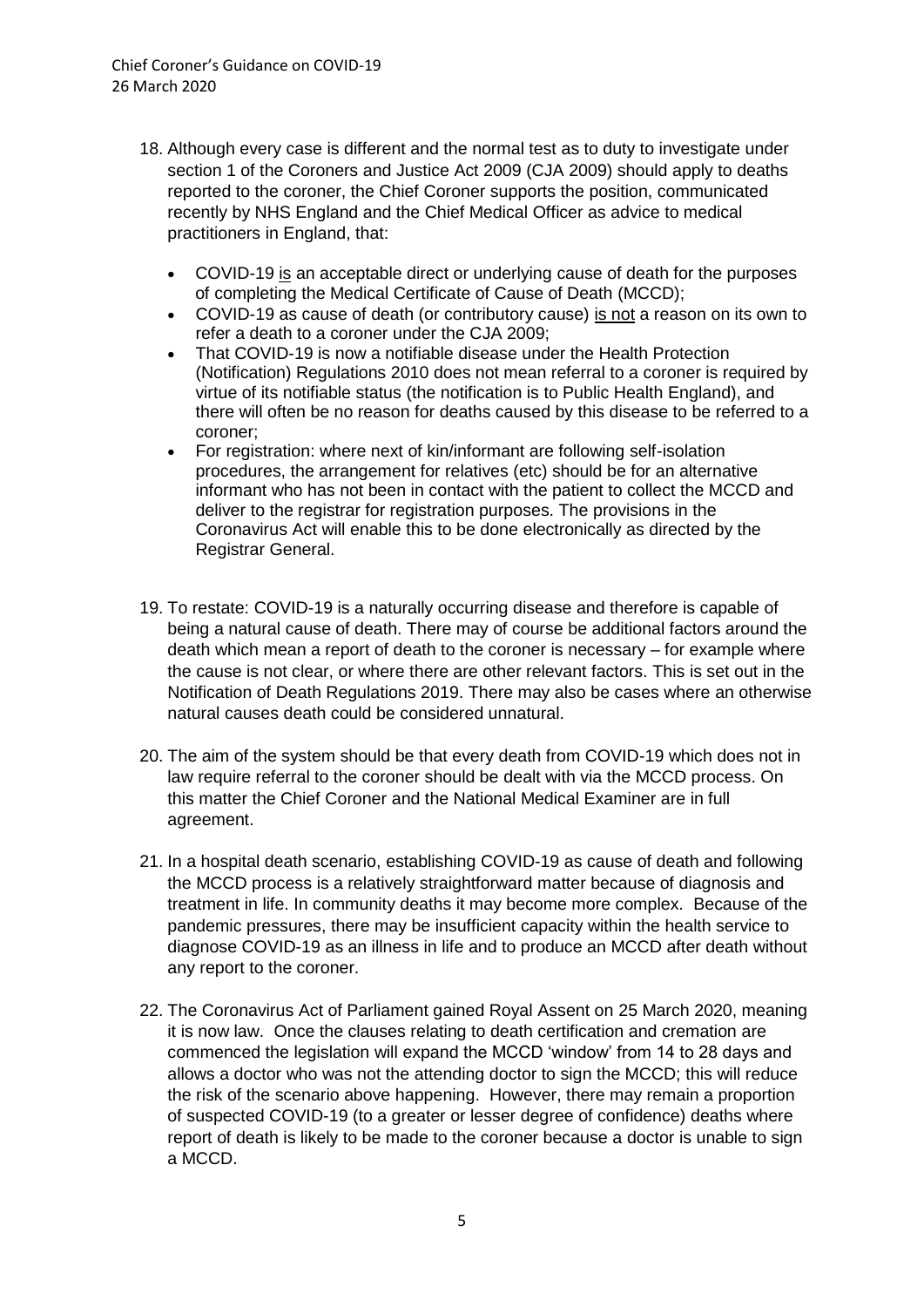- 23. In those circumstances the coroner should consider the following options when a death is reported to them:
	- i. Where possible there should be a dialogue with the doctor who reported the death, or any other doctor involved in the care. There may be a degree of reluctance to sign an MCCD and this may not be for valid reasons. It is legitimate for the coroner or coroner's officer to make the doctor aware of facts which may be relevant to the decision to sign an MCCD (based on knowledge of the patient's prior history, communications from the family, any report to the coroner, etc.).
	- ii. Where a doctor cannot sign an MCCD, the coroner will be unable to issue a Form 100A (since that requires a MCCD to be issued).
	- iii. Where an MCCD is signed, if the coroner is satisfied on the information available that the duty to investigate under section 1 of the CJA 2009 is not engaged, a Form 100A should usually be issued.
	- iv. If the coroner is not sure that the duty to investigate under section 1 of the CJA 2009 is engaged, normally they can request a post-mortem examination. If the post-mortem examination produces a natural cause of death, the coroner can decline jurisdiction and enable the death to be registered via the Form 100B route. It should be noted that the Form 100B procedure may be used where the pathologist confirms a natural cause of death even if the exact cause is not ascertained.
	- v. However, a post-mortem examination may not be possible, either on infection risk grounds or because of capacity problems in the system, including problems with the availability of a pathologist (also see paragraphs 24 to 29 and 30 to 37 below).
	- vi. In this scenario, the Chief Coroner invites coroners to take a pragmatic approach. It is obviously not in the interests of justice for deaths to be unregistered. If the coroner considers that an investigation may be necessary but that a post-mortem examination is not practicable within a reasonable time, the Chief Coroner's view is that coroners should open an investigation into a death if at all possible and proceed to inquest. Coroners are reminded that they cannot discontinue an investigation when there has been no section 14 post-mortem examination. Coroners are further reminded that the 'reason to suspect' test in section 1 of the Coroners and Justice Act 2009 is a low threshold and that although the death may be suspected COVID-19, there are likely to be enough grounds in law to consider the cause of death unknown at this stage. Accordingly, a coroner who is notified of a death due to suspected COVID-19 but cannot establish the position satisfactorily and/or cannot arrange a post-mortem examination in a reasonable time may need to proceed to inquest.
	- vii. The coroner should assemble all the relevant medical and other evidence, including witness statements etc; this includes accurate information from the scene in a community death. If there is no reliable objective medical evidence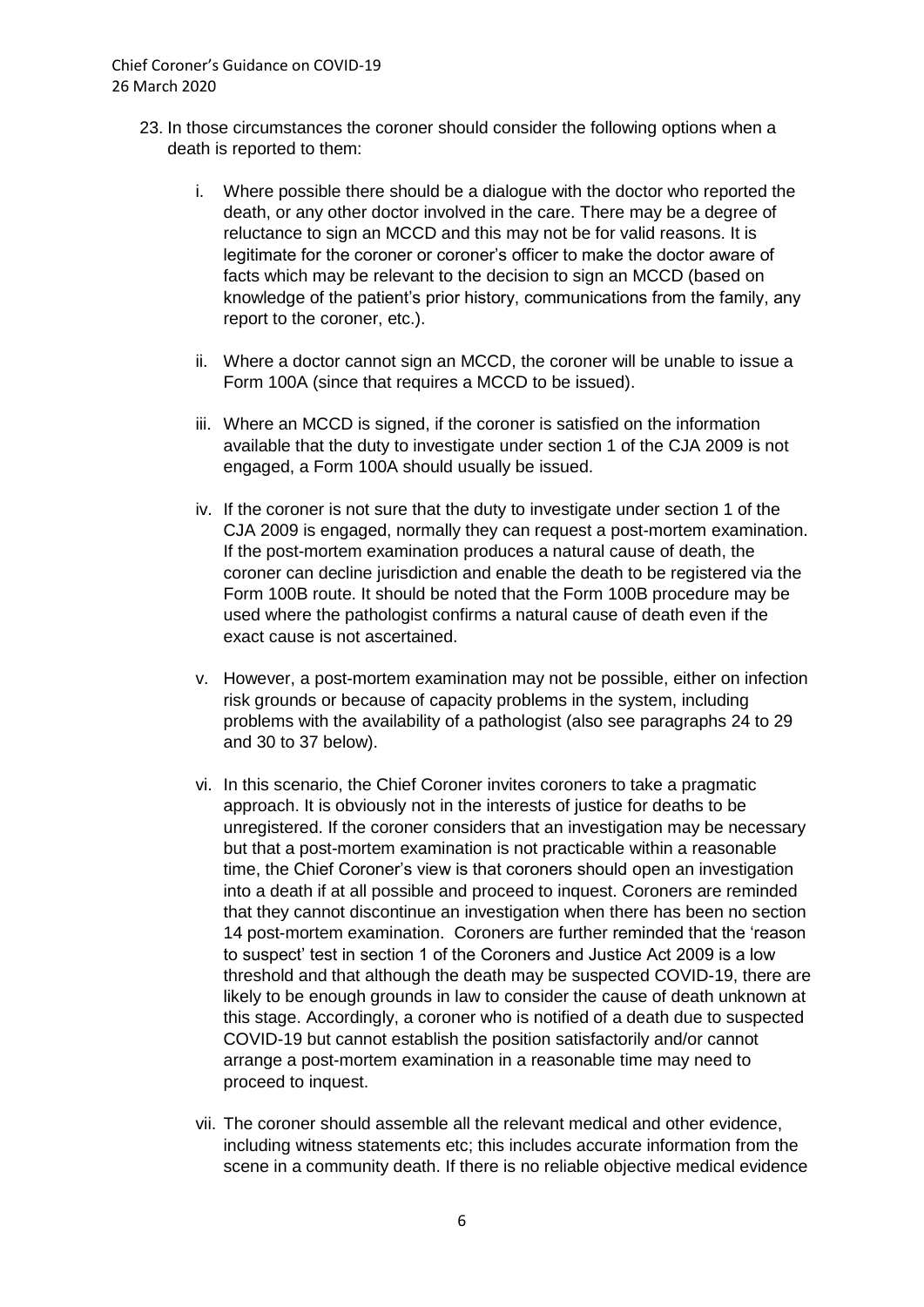establishing the cause of death, witness statements of those who knew the deceased in life and can describe symptoms, etc. may enable a conclusion to be reached. When assembling evidence and calling witnesses in inquests, coroners should be understanding of the primary clinical commitments of medical staff.

- viii. The coroner then has two options open to them. If it is possible to hold a short inquest (perhaps of the Rule 23 variety) soon after the report of death, which considers the evidence and arrives at a conclusion (possibly of natural causes) with a medical cause of death either providing COVID-19 as the cause, or if there is still uncertainty, an unknown cause, they should do so. By way of example, very often a pathologist may tell the coroner that the cause of death is unascertained. One approach may be for the coroner to ask the pathologist to confirm if on the balance of probabilities, it is an unascertained natural cause. If so, that could lead to the coroner to a simple Form 100B, or a Form 100B with a Notice of Discontinuance of the investigation or an Inquest (of the Rule 23 variety) with a conclusion of natural causes depending on the circumstances. If the cause of death is still unascertained but the pathologist is unable to provide a cause of death, the coroner may have to open a short inquest of the Rule 23 variety.
- ix. However, circumstances on the ground (such as the closure of public buildings or other factors such as judiciary or staff absence or the volume of reports of death) may make it impossible to hold an inquest. Similarly, a death, whilst being from COVID-19, may be in such a category as to require more detailed explanation, such as in a prison death (where an inquest is mandatory). In this situation the coroner will have little choice but to open an investigation (but possibly to delay opening the inquest itself until a later date), assemble all relevant evidence for the file, release the body for burial or cremation and then list the inquest at a future date. This may inevitably be after the pandemic emergency has passed.
- x. In all these situations coroners will only be able to work with the medical and other evidence available to them. We may all have to have to accept that the unprecedented situation we are in may mean it may not be possible to perform the sort of detailed death investigation process we are used to. For example, it may not be feasible to order a post-mortem examination on many (or indeed most) of the deaths where COVID-19 is either suspected as the cause, or where it may simply be present, or indeed where it cannot be ruled out. It may also not be possible given the significant pressure on the system overall for post-mortem examinations to be carried out for all those non-COVID-19 deaths where they might have been, under normal conditions. Coroners remain under their usual statutory duties and must conduct proper investigations, which may (as already observed) require adjournments. However, coroners have discretion and judgments to exercise in various respects (some addressed above) and can be expected to exercise them in a pragmatic way which takes account of the effects of the pandemic.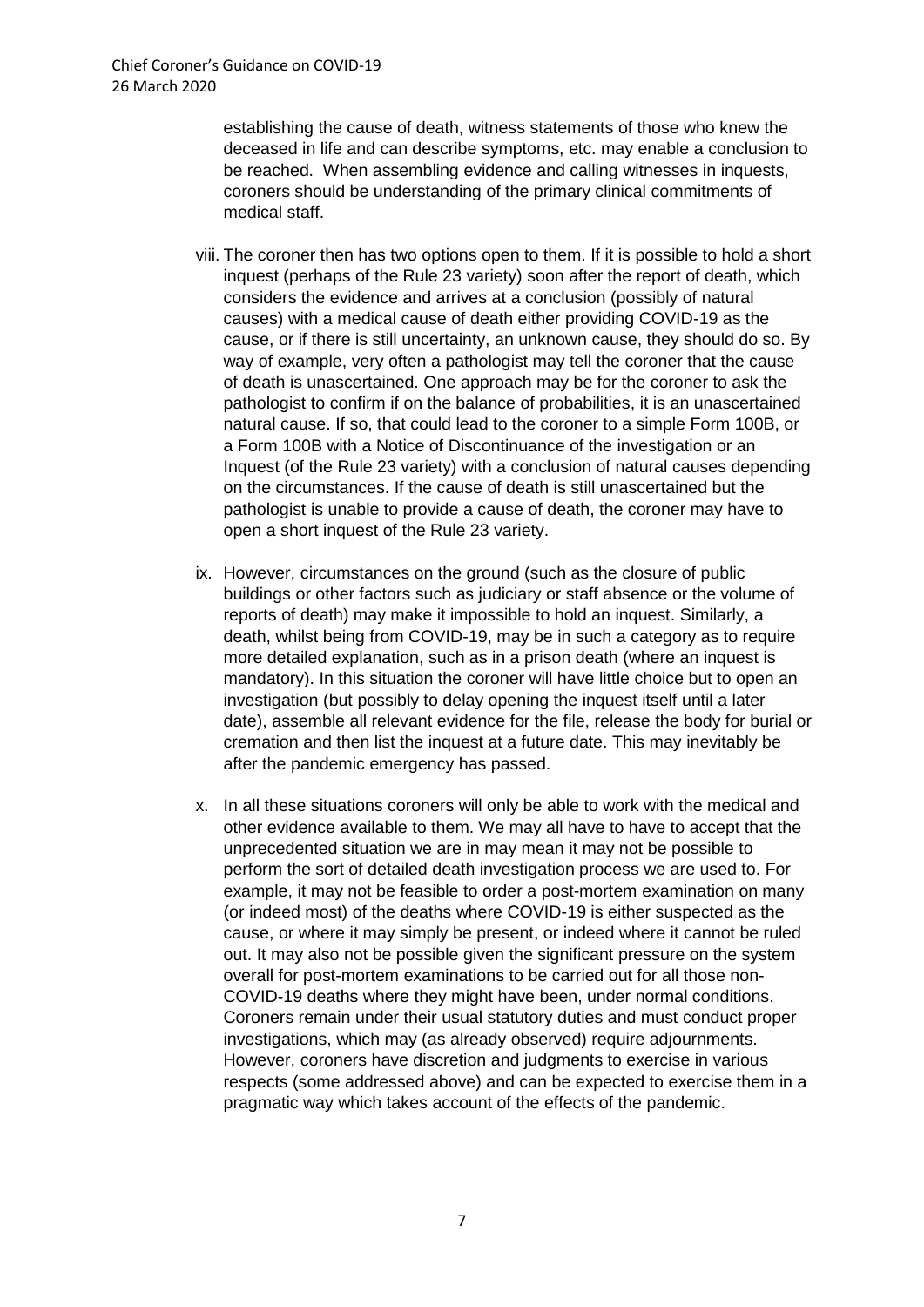# **Post-mortem examination practice in general**

24. The Royal College of Pathologists has issued Guidance for care of deceased during COVID-19 pandemic with the Association for Anatomical Pathology Technology in conjunction with Public Health England.

[https://www.rcpath.org/uploads/assets/0b7d77fa-b385-4c60](https://www.rcpath.org/uploads/assets/0b7d77fa-b385-4c60-b47dde930477494b/G200-TBPs-Guidance-for-care-of-deceased-during-COVID-19-pandemic.pdf) [b47dde930477494b/G200-TBPs-Guidance-for-care-of-deceased-during-COVID-19](https://www.rcpath.org/uploads/assets/0b7d77fa-b385-4c60-b47dde930477494b/G200-TBPs-Guidance-for-care-of-deceased-during-COVID-19-pandemic.pdf) [pandemic.pdf](https://www.rcpath.org/uploads/assets/0b7d77fa-b385-4c60-b47dde930477494b/G200-TBPs-Guidance-for-care-of-deceased-during-COVID-19-pandemic.pdf)

25. The College's stance on post-mortem examinations generally can be summarised as:

*"In general, if a death is believed to be due to confirmed COVID-19 infection, there is unlikely to be any need for a post mortem to be conducted and the Medical Certificate of Cause of Death should be issued."*

- 26. However, the serious issues with post-mortem examinations go much wider. It may very well be the case that routine coroner post-mortem examinations may not be ordinarily available during the pandemic. This is because in a case where an autopsy is required, it may not be possible to rule out the presence of COVID-19, either as a cause of death or simply because it may be present in the body. This could apply to (for example) an unexplained adult death where a cause would be revealed by autopsy where there is no diagnosis of COVID-19 in life.
- 27. Coroners may be able to pursue a CT scan, but that may depend on the scientific evidence for diagnosis from imaging. However, the availability of those facilities may be affected by the pandemic and some of the issues around infection risk may still apply. In principle greater use of scanning could helpfully take pressure off pathologists and others for non COVID-19 deaths.
- 28. In any case, during the pandemic, pathologist, mortuary and body storage capacity will be very limited which may mean that, on the ground, it is not possible to request a post-mortem examination even if, in principle, it could be performed.
- 29. The availability or lack of availability of post-mortem examination facilities and pathologists will be a factor for coroners to consider in deciding whether to order an examination (or a particular type of examination) in each case. Coroners may need to consider partial or external examinations by pathologists as well as non-invasive examinations, or no examination at all. Cases of particular complexity and sensitivity may need to be prioritised.

#### **Other death management issues including Personal Protective Equipment (PPE)**

30. The issue of PPE for those attending the scene of a community death or for mortuary staff and other related issues (such as the safe transport of the deceased) is not an issue the coroner should seek to manage or direct on their own. It is likely to be the product of an agreed multi-agency response for community deaths in a local area of which the coroner should play a full part.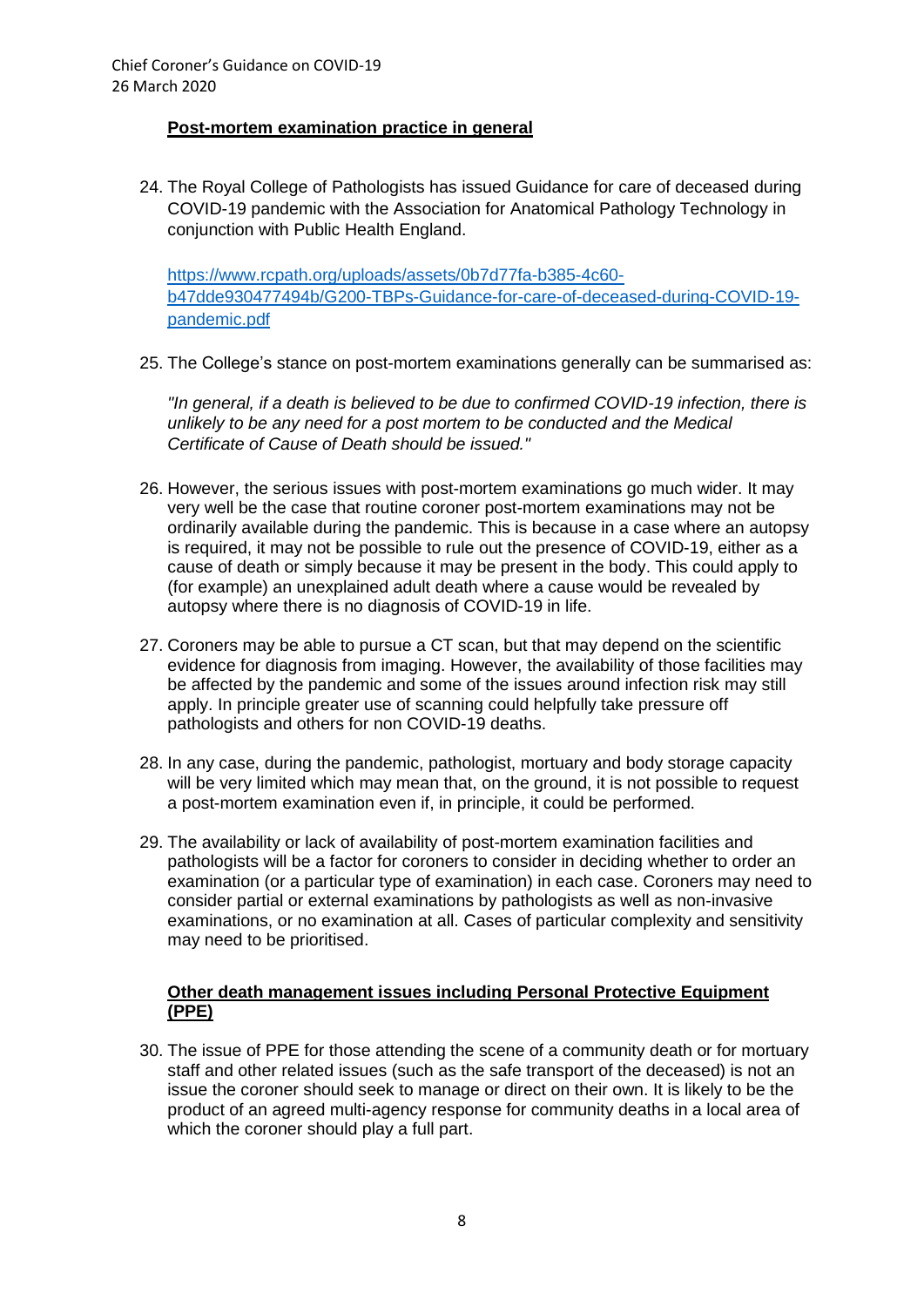- 31. It is not the role of the Chief Coroner to provide his own Guidance on PPE but he wishes to draw the attention of coroners to the following.
- 32. PPE breaks down in to two areas: (a) the PPE required when in proximity to a body and (b) PPE required for a mortuary and post-mortem examination setting.
- 33. The Public Health England position is that Guidance issued by the NHS for treating COVID-19 patients should be applied when in proximity to or handling the body, e.g. in a community death setting. The principles of Standard Infection Control Precautions (SICPs) and Transmission-Based Precautions (TBPs) continue to apply for bodies that are suspected or confirmed to be infected with COVID-19. No additional precautions are required unless autopsy or other aerosol generating procedures are being undertaken. Management of the deceased should follow usual HSE guidance. Additional consideration should be given to how social distancing can be adhered to in the context of managing a death in the community
- 34. There is a small section in the IPC Guidance written for the NHS IPC which assists:

[https://assets.publishing.service.gov.uk/government/uploads/system/uploads/attachm](https://assets.publishing.service.gov.uk/government/uploads/system/uploads/attachment_data/file/872745/Infection_prevention_and_control_guidance_for_pandemic_coronavirus.pdf) ent\_data/file/872745/Infection\_prevention\_and\_control\_quidance\_for\_pandemic\_cor [onavirus.pdf](https://assets.publishing.service.gov.uk/government/uploads/system/uploads/attachment_data/file/872745/Infection_prevention_and_control_guidance_for_pandemic_coronavirus.pdf)

(See 6.7 Handling dead bodies)

- 35. Recent Guidance from the European Centre for Disease Prevention and Control confirms the position (see [https://www.ecdc.europa.eu/sites/default/files/documents/COVID-19-safe-handling](https://www.ecdc.europa.eu/sites/default/files/documents/COVID-19-safe-handling-of-bodies-or-persons-dying-from-COVID19.pdf)[of-bodies-or-persons-dying-from-COVID19.pdf\)](https://www.ecdc.europa.eu/sites/default/files/documents/COVID-19-safe-handling-of-bodies-or-persons-dying-from-COVID19.pdf)
- 36. Separate RCPath Guidance deals with the necessary PPE at the mortuary, including at post-mortem examinations - see paragraph 24 above. This Guidance is particularly useful because it refers to specific items of kit depending on the activity.
- 37. Coroners should not issue their own local Guidance to the police, ambulance service, funeral directors or any other organisation in respect of PPE or infection control for attendance at community deaths etc; a collective multi-agency response, involving the senior coroner and following national guidance will be required to ensure that a consistent process for dealing with the detailed logistics of all deaths, but particularly community deaths during the COVID-19 emergency can be achieved.

#### **Deaths in prison or otherwise in state detention**

38. Section 1 CJA 2009 requires coroners to open an inquest even in the event of a natural death in prison or otherwise in state detention.

There is no necessary requirement to have an inquest with a jury when the death is from natural causes – see the *Tainton*<sup>2</sup> case

39. All coroners will make decisions carefully on the facts and merits of each case. It is obviously important that deaths in custody or otherwise in state detention are

**<sup>.</sup>** <sup>2</sup> [R \(Tainton\) v HM Senior Coroner for Preston and West Lancashire](https://www.google.com/url?sa=t&rct=j&q=&esrc=s&source=web&cd=1&cad=rja&uact=8&ved=2ahUKEwiqhr-TldHnAhUjURUIHVRXBWwQFjAAegQIBRAB&url=https%3A%2F%2Fwww.judiciary.uk%2Fwp-content%2Fuploads%2F2016%2F07%2Ftainton-v-hm-senior-coroner-for-preston-and-west-lancashire.pdf&usg=AOvVaw3EgmMVmIxXDVIbVHub3yjl) [2016] EWDC 1396 (Admin)